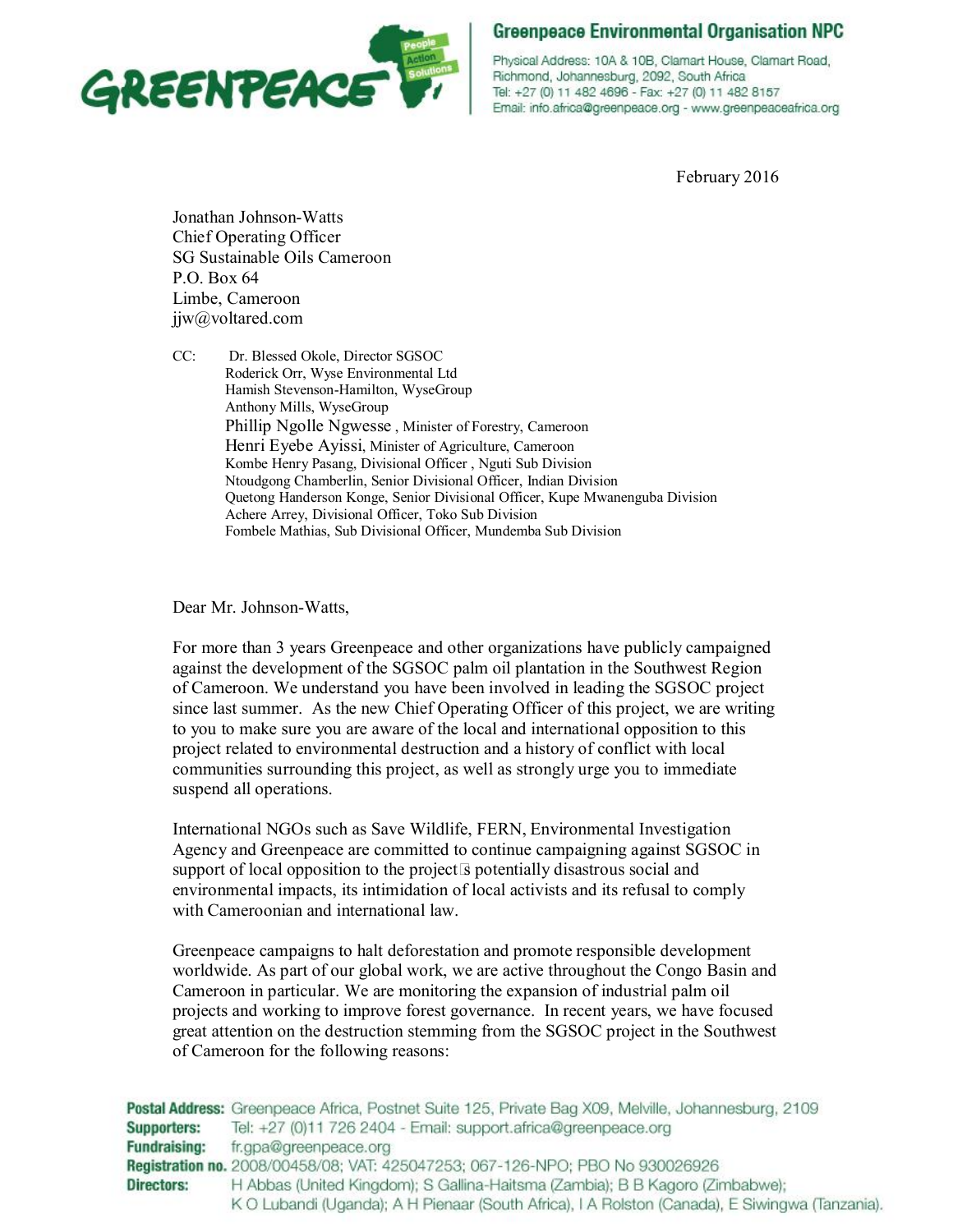

Physical Address: 10A & 10B, Clamart House, Clamart Road, Richmond, Johannesburg, 2092, South Africa Tel: +27 (0) 11 482 4696 - Fax: +27 (0) 11 482 8157 Email: info.africa@greenpeace.org - www.greenpeaceafrica.org

- The project is planned in an area of **High Carbon Stock** and **High Conservation Value forest** and will destroy the habitat of at least 23 large mammal species including endangered wildlife, like the chimpanzee.<sup>1</sup>
- SGSOC and the Government of Cameroon failed to obtain **Free Prior and Informed Consent** of local communities and the consent being claimed by the company is not being secured from communities in line with accepted international standards for Free, Prior and Informed Consent.<sup>2</sup> and is reported to have resorted to  $\Box$ ntimidation and corruption $\Box$ to acquire land.<sup>3</sup>
- SGSOC was cited for illegal logging by the European Union-funded Independent Forest Observer, <sup>4</sup> continued to clear forest during a suspension by the Ministry of Forestry and Wildlife, <sup>5</sup> and was found to be colluding with the Cameroonian government to illegally obtain a permit to export illegally felled timber from the project concession area.<sup>6</sup>
- The company<sup>3</sup> contract violates Cameroonian and international human rights  $law.<sup>7</sup>$

The SGSOC project is a toxic one that will not be allowed to proceed unimpeded. The history of the SGSOC project is riddled with opposition, illegalities and trouble. Throughout the last three years, a coalition as large as 50 organizations has repeatedly garnered international media attention in our fight against this project. Reports have shown the deceit of the project including how it will not bring socioeconomic development, does not have the support of all local communities and will not help the people of Cameroon.<sup>8</sup> And we have have shown how the SGSOC project has lied about its impacts.<sup>9</sup> In response, SGSOC investors were targeted, leading some to abandon the project, $10$  international bodies got involved, $11$  legal cases were brought against the project, and international media attention reached millions in establishing the project as notoriously the wrong project in the wrong place.

<sup>1</sup> http://www.uni-goettingen.de/de/document/download/0dd3e0ecc8c8d2d7928e7da842ec56ffen.pdf/SGSOCreport\_final.pdf

<sup>2</sup> http://www.forestpeoples.org/sites/fpp/files/publication/2013/07/fpp-fpic-herakles-final-july-18 web.pdf

<sup>&</sup>lt;sup>3</sup> This is according to a report by Cameroon<sup>[5]</sup> Ministry of Forestry and a German-funded program called the Programme for

the Sustainable Management of Natural Resources (PSMNR).

http://cameroonveritas.files.wordpress.com/2013/04/03\_01\_2013\_report-fact-finding-missionsgsoc.pdf

<sup>4</sup> http://www.oaklandinstitute.org/sites/oaklandinstitute.org/files/Independent\_Observer\_Report--SGSOC\_Official.pdf

<sup>5</sup> http://www.greenpeace.org/international/en/news/Blogs/makingwaves/evidence-of-illegal-logging-by-heraklesfarms/blog/46584/

<sup>6</sup> http://www.greenpeace.org/eu-unit/Global/africa/publications/LicenceToLaunderFinal.pdf

<sup>7</sup> See both http://cedcameroun.org/images/2013\_RapportsCED/201310\_en.pdf and

http://www.relufa.org/documents/Herakles13THLabour.pdf

<sup>8</sup> http://www.oaklandinstitute.org/sites/oaklandinstitute.org/files/Land\_deal\_brief\_herakles.pdf

<sup>9</sup> <sup>9</sup>http://www.greenpeace.org/international/Global/international/briefings/forests/2013/Herakles\_ExposedFinal.pdf<br><sup>10</sup>

www.herakles-farms.com

<sup>&</sup>lt;sup>11</sup> http://www.oaklandinstitute.org/sites/oaklandinstitute.org/files/Letter\_UN\_Rapporteurs.pdf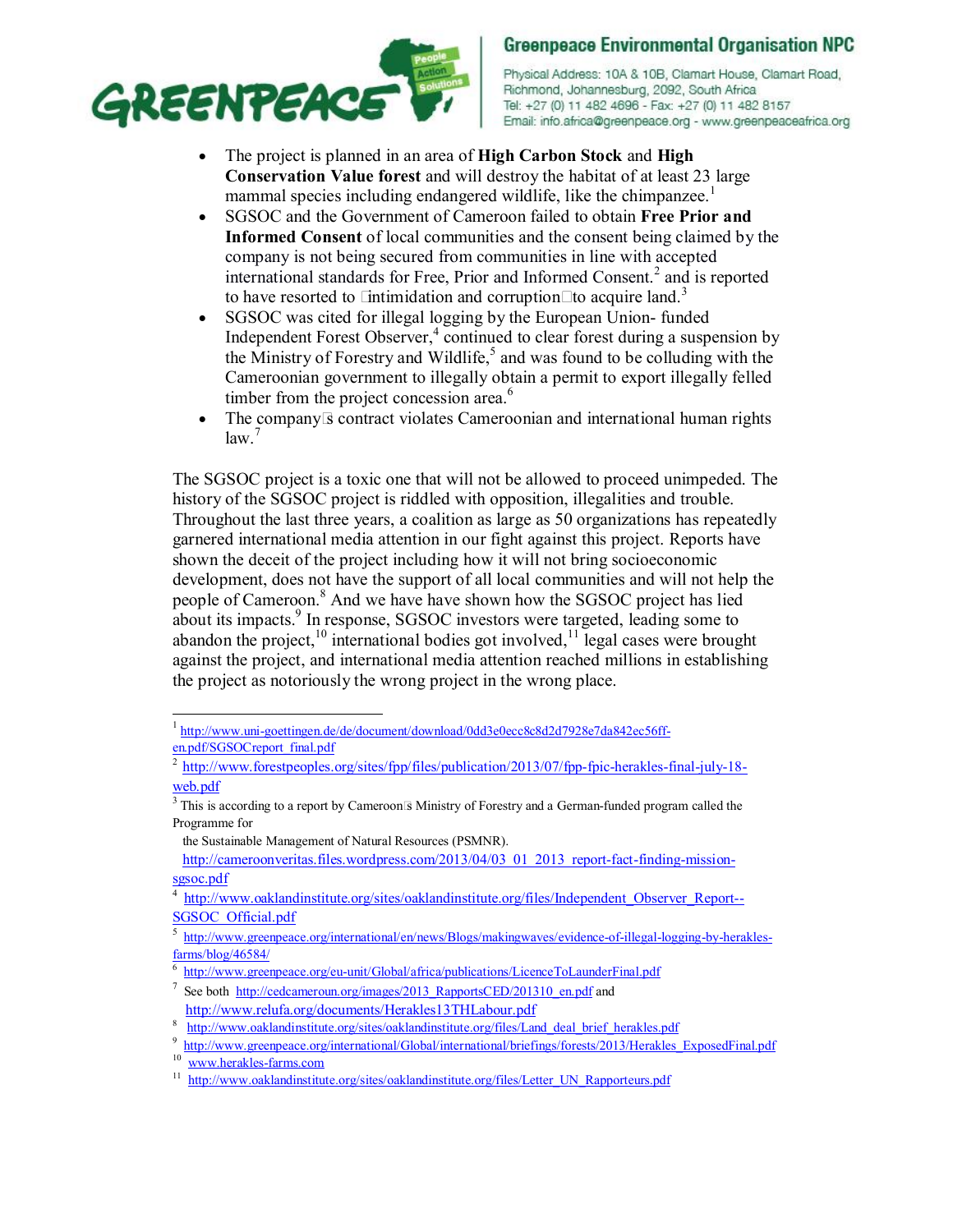

Physical Address: 10A & 10B, Clamart House, Clamart Road, Richmond, Johannesburg, 2092, South Africa Tel: +27 (0) 11 482 4696 - Fax: +27 (0) 11 482 8157 Email: info.africa@greenpeace.org - www.greenpeaceafrica.org

I am sure you were already aware of the wide spread trouble SGSOC has faced in the past that this short synopsis only briefly covered. As the new leadership to this project, we strongly urge you to reconsider the future of the SGSOC project and instead consider beginning a palm oil project the right way, by working with local communities and international organizations to chart a truly sustainable, respectful and legal path forward.

To be clear, Greenpeace is not against palm oil. We stand for palm oil to be produced in a responsible way--without leading to deforestation, threatening endangered wildlife, and without fuelling land use conflicts or undermining people  $\bar{s}$  rights and livelihoods.

For example, Greenpeace helped establish the Palm Oil Innovation Group (POIG), a collaboration between agro-industry and NGOs to demonstrate that responsible palm oil development is possible. POIG provides strong guidance for responsible palm oil by building on the RSPO $\overline{\mathbb{S}}$  certification scheme with additional requirements to ensure that there is a supply of traceable palm oil, free from forest destruction and human rights abuses, and compliant with land and food rights and transparency and anti-corruption measures.<sup>12</sup> All large scale palm oil plantations in Cameroon, should follow the POIG guidelines.

Additionally, you may already be aware of Greenpeace **S** demands that palm oil companies and investors adopt \$**No Deforestation Policies'** and that companies outline and respect timely implementation actions. Many companies have already made such commitments, moving towards eliminating forest destruction and social injustice from their supply chains. These companies are at various stages of implementing these commitments, but among them are industry giants such as Cargill, Musim  $Mas<sup>13</sup>$  and Wilmar International.<sup>14</sup> If these companies can commit to not destroying any forests in their operations and respecting the rights of locals, there is no reason that you and SGSOC cannot do the same.

Greenpeace and a number of other international organizations are rapidly finalizing several plans for this campaign; therefore we request that you answer the following questions by no later than 21 March 2016.

- 1. Will SGSOC engage in any processes to remedy past environmental exploitation, illegalities or social injustice, including land grabbing and uncompensated workers?
- 2. Will SGSOC communicate in any way with local communities impacted by your project, before proceeding with new operations? If so, when will this happen and who will lead this process?

<sup>&</sup>lt;sup>12</sup> The Palm Oil Innovation Group (POIG) Charter: http://poig.org/wp-content/uploads/2014/09/POIG-Charterv1.pdf and more information can be found at http://poig.org/

<sup>&</sup>lt;sup>13</sup> Musim Mas is a POIG member and is committed to zero deforestation.

http://www.musimmas.com/news/sustainability- journal/2015/musim-mas-affirms-its-commitment-tosustainable-palm-oil

<sup>&</sup>lt;sup>14</sup> Wilmar<sup>®</sup> Zero Deforestation, Zero Peat, Zero Exploitation Policy; http://www.wilmar-international.com/wp-content/uploads/2012/11/No-Deforestation-No-Peat-No-

Exploitation-Policy.pdf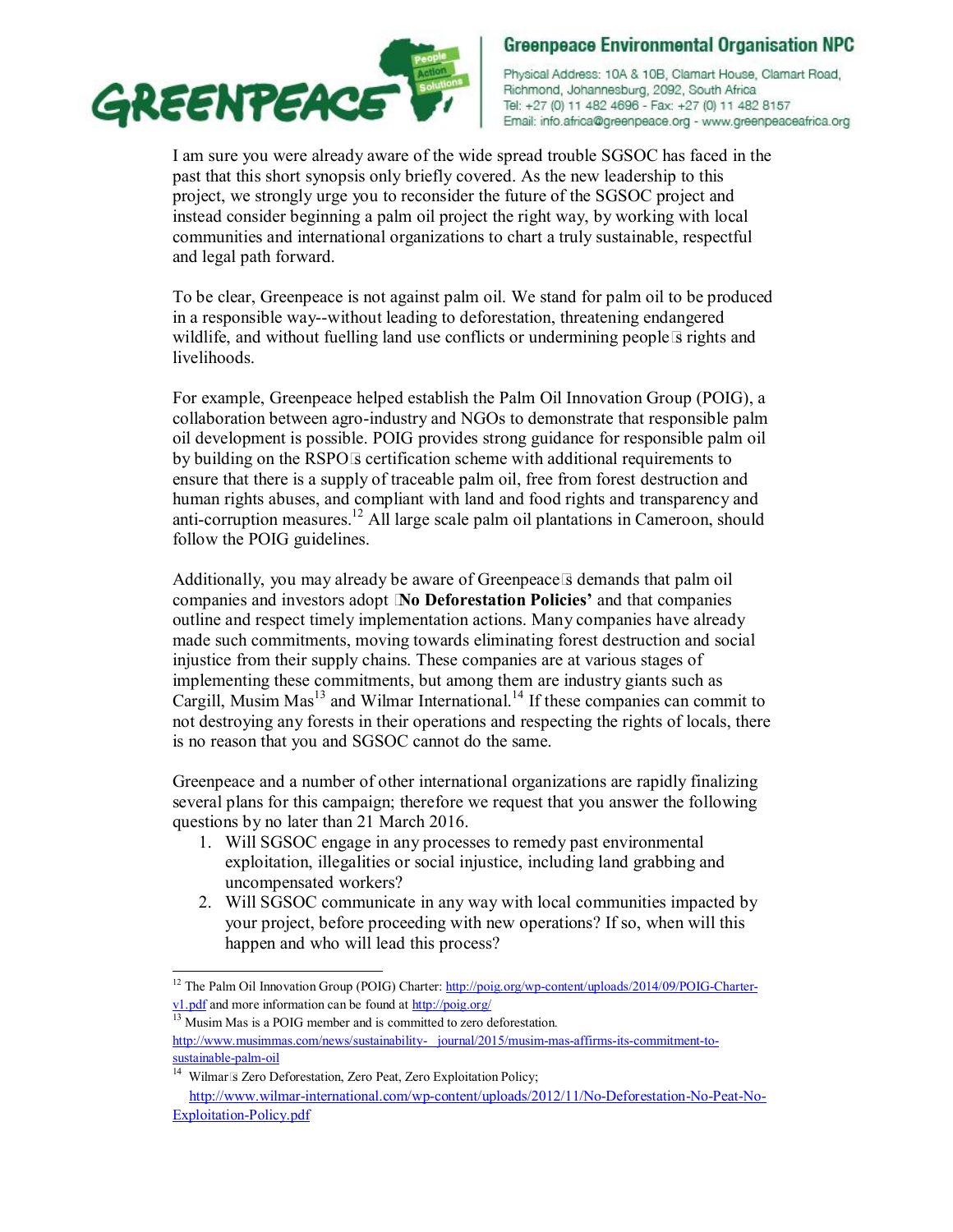

Physical Address: 10A & 10B, Clamart House, Clamart Road, Richmond, Johannesburg, 2092, South Africa Tel: +27 (0) 11 482 4696 - Fax: +27 (0) 11 482 8157 Email: info.africa@greenpeace.org - www.greenpeaceafrica.org

- 3. Are SGSOC<sup>I</sup>s investors aware of the existing and future clearance of High Conservation Value forests and High Carbon Stock forests present in your concession?
- 4. Will SGSOC continue the legacy of intimidation of local activists<sup>15</sup> or will you respect peaceful locals  $\Box$  right to free speech?
- 5. Does SGSOC intend to restart operation in Mundemba? If so, how did you intend to repair the injustice to the local communities and former workers?

We look forward to your response. We are always available to speak with you if you have any questions or would like to engage in a dialogue to find a solution to the situation. Please do not hesitate to email or call.

Sincerely,

Lindlyn Moma Programs Director Greenpeace Africa lindlyn.moma@greenpeace.org Mobile: +27 79 512 9304 [Tel: +27 11 482 4696]

15 https://www.grain.org/article/entries/4879-cameroon-activists-on-trial-for-peaceful-protest-against-wall-streetland-grabber